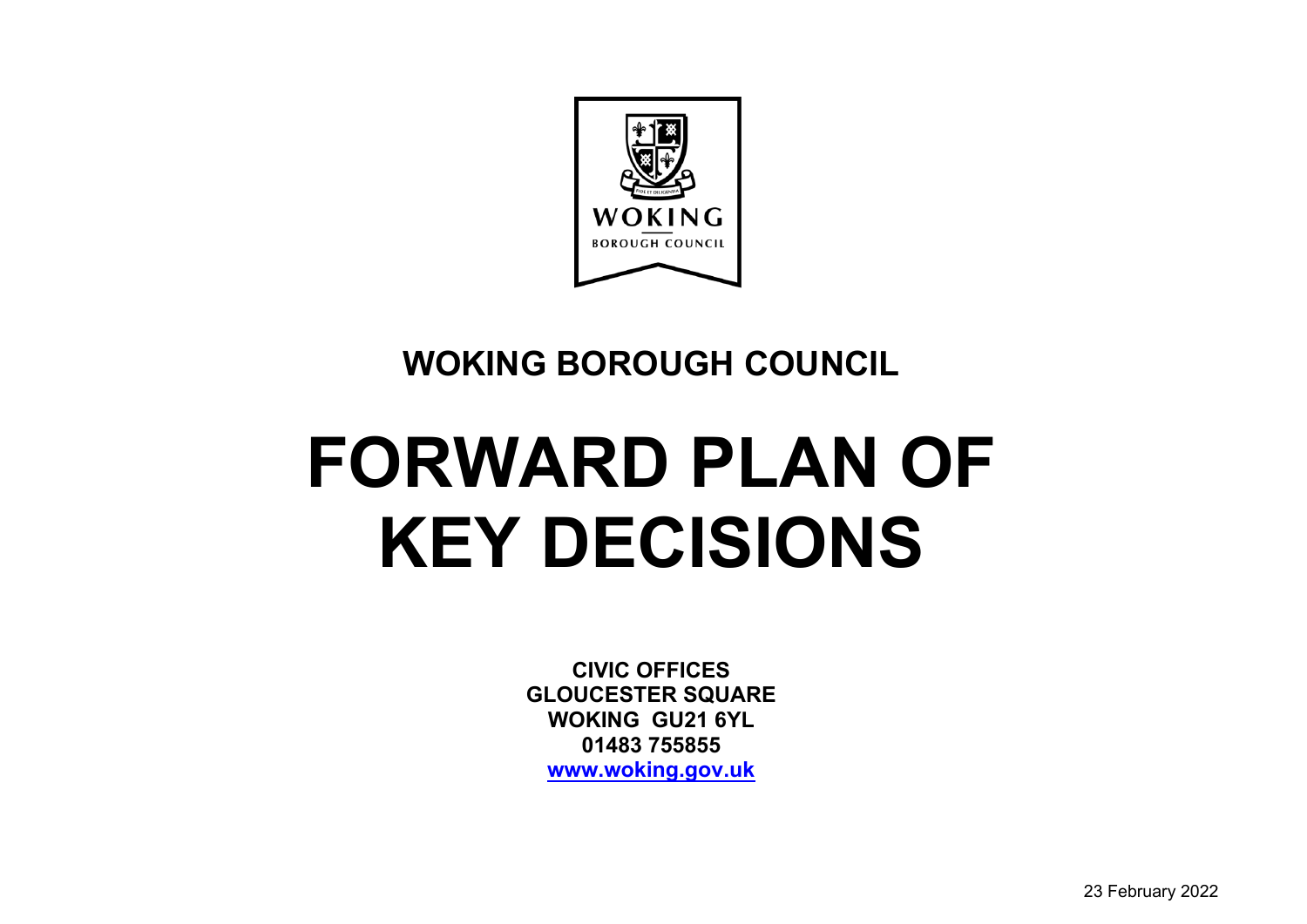#### **Period Covered: March 2022 - June 2022**

#### **WOKING BOROUGH COUNCIL'S FORWARD PLAN OF KEY DECISIONS**

Under the Local Authorities (Executive Arrangements) (Meetings and Access to Information) (England) Regulations 2012, Woking Borough Council is required to publish a notice setting out the key decisions to be taken by the Council at least 28 clear days before the decision is made. In addition, the regulations require the Authority to publish details of any decisions to be taken in private at a meeting of the Executive at least 28 clear days before the meeting. It is intended that, by publishing the Plan, the citizens of Woking will be able to find out the expected timing of key decisions, who will take them and also the consultation mechanisms available.

For completeness this plan lists all the decisions to be taken by the Executive.

Key decisions are decisions made in connection with the discharge of a function which is the responsibility of the Council's Executive which is likely to result in:

The Council incurring expenditure which is, or the making of savings which are, significant having regard to the Council's budget for the service or function to which the decision relates, or

Significant effects on communities living or working in an area comprising two or more wards or electoral divisions in the area of the Council.

Key decisions can be taken by an individual Member or officer on behalf of the Executive under delegated powers.

Contact details for members of the Executive and the Council's Corporate Leadership Team are set out in this document.

Any reports relevant to the key decisions or the listed background documents (with the exception of confidential information) can be viewed on the website ([www.woking.gov.uk\)](http://www.woking.gov.uk/), at the Civic Offices, or a copy can be purchased for a reasonable fee. A notice setting out the outcome of the decision will also be available within six days of the relevant meeting. For further details contact Democratic Services on 01483 743863 or e-mail [memberservices@woking.gov.uk](mailto:memberservices@woking.gov.uk)

**Councillor A Azad Leader of the Council**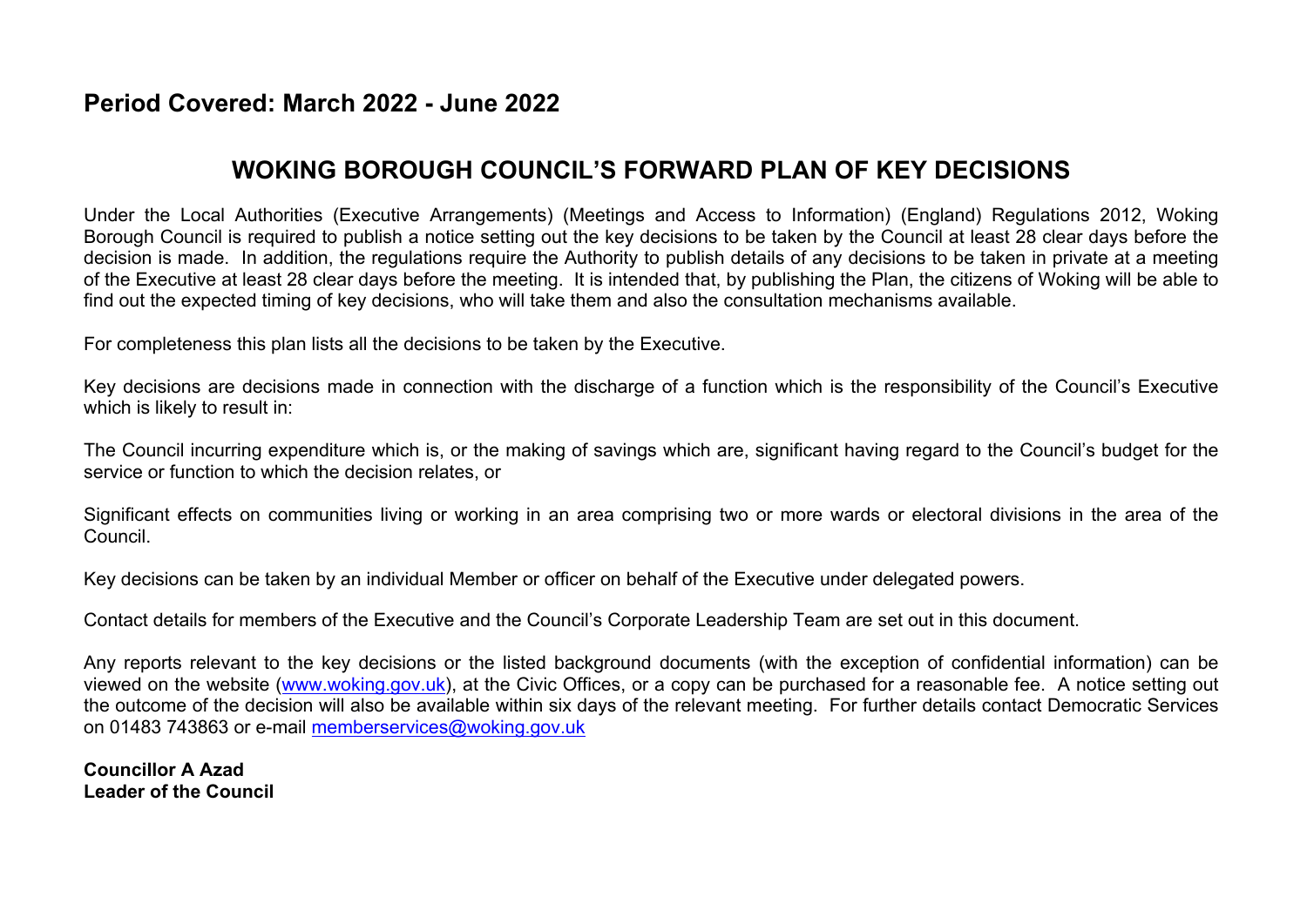## **The Executive**

**Chairman: Councillor A Azad**

[cllrayesha.azad@woking.gov.uk](mailto:cllrayesha.azad@woking.gov.uk)

**Vice-Chairman: Councillor S M Ashall**

[cllrsimon.ashall@woking.gov.uk](mailto:cllrsimon.ashall@woking.gov.uk)

**Councillor K M Davis**

[cllrkevin.davis@woking.gov.uk](mailto:cllrkevin.davis@woking.gov.uk)

**Councillor G W Elson** [cllrgary.elson@woking.gov.uk](mailto:cllrgary.elson@woking.gov.uk)

**Councillor D Harlow** [cllrdebbie.harlow@woking.gov.uk](mailto:cllrdebbie.harlow@woking.gov.uk)

**Councillor C S Kemp** [cllrcolin.kemp@woking.gov.uk](mailto:cllrcolin.kemp@woking.gov.uk)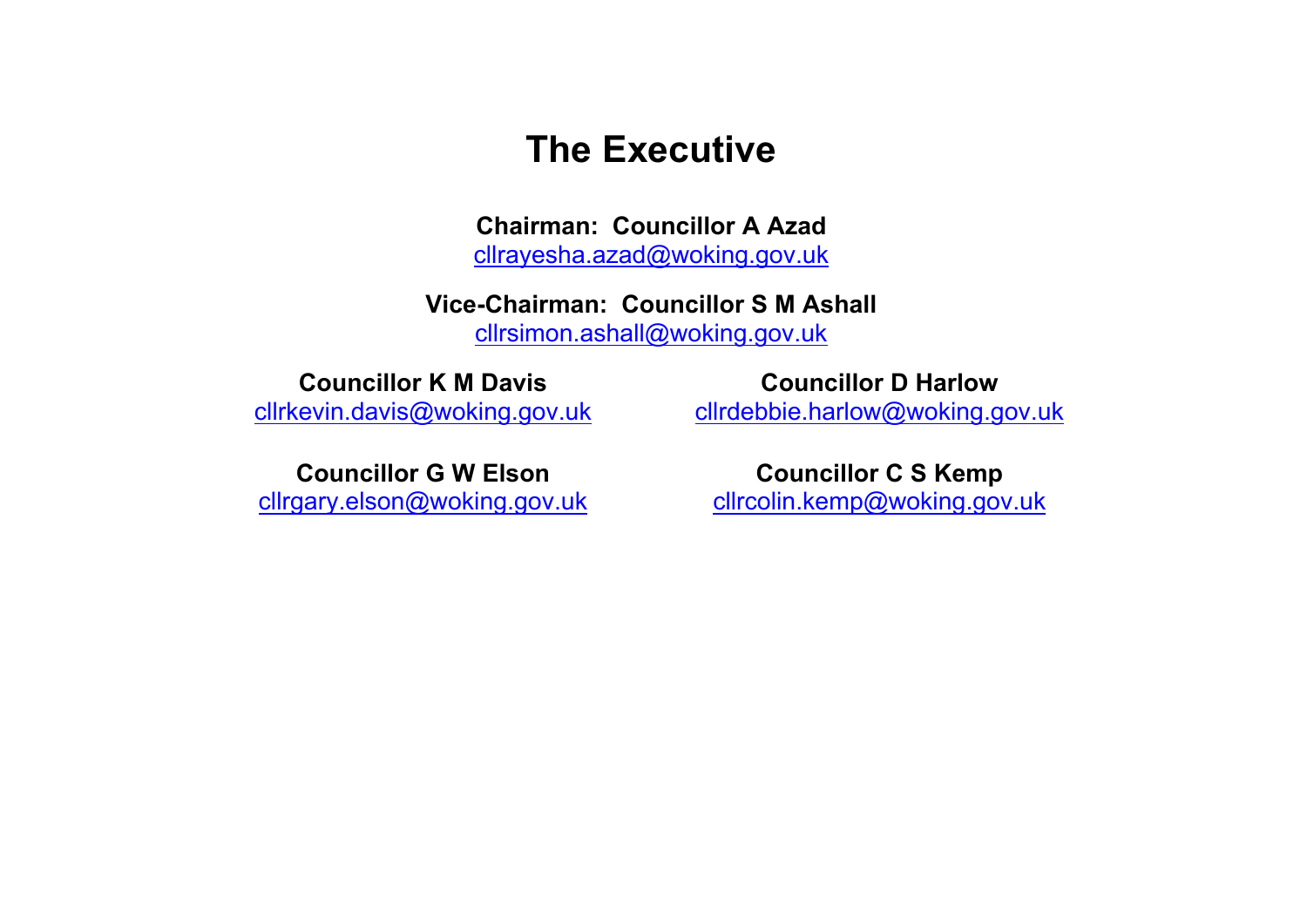## **Officers**

#### **Corporate Leadership Team**

**Chief Executive:** Julie Fisher

01483 743333 [julie.fisher@woking.gov.uk](mailto:julie.fisher@woking.gov.uk)

#### **Director of Legal & Democratic Services/ Monitoring Officer** Joanne McIntosh

01483 743038 [joanne.mcintosh@woking.gov.uk](mailto:joanne.mcintosh@woking.gov.uk)

#### **Director of Planning**

Giorgio Framalicco 01483 743440 [giorgio.framalicco@woking.gov.uk](mailto:giorgio.framalicco@woking.gov.uk) **Director of Finance/ Chief Finance Officer** Leigh Clarke 01483 743277 [leigh.clarke@woking.gov.uk](mailto:leigh.clarke@woking.gov.uk) **Director of Housing** Louise Strongitharm 01483 743599 [louise.strongitharm@woking.gov.uk](mailto:louise.strongitharm@woking.gov.uk)

**Director of Neighbourhood Services**

Geoff McManus 01483 743707 [geoff.mcmanus@woking.gov.uk](mailto:geoff.mcmanus@woking.gov.uk)

**Director of Community Services Vacancy**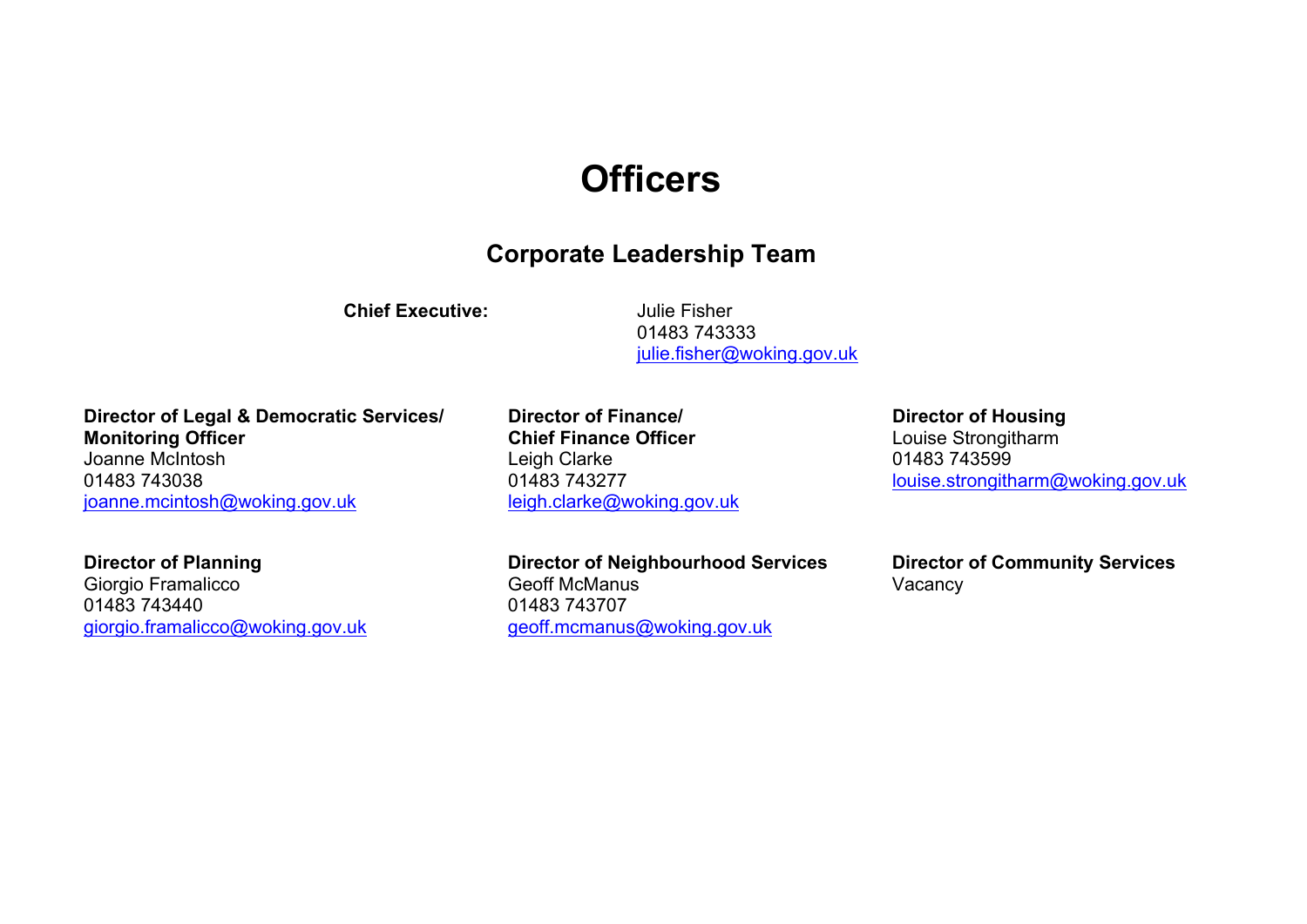## **24 March 2022**

| <b>Key</b><br><b>Decision</b> | <b>Subject</b>                                                            | <b>Decision to be taken</b>                                                                                                                                                                                                                                                                                  | <b>Consultation</b><br>(Undertaken prior to<br>the meeting unless<br>otherwise stated) | <b>Background</b><br><b>Documents</b> | <b>Contact Officer</b>                                                   |
|-------------------------------|---------------------------------------------------------------------------|--------------------------------------------------------------------------------------------------------------------------------------------------------------------------------------------------------------------------------------------------------------------------------------------------------------|----------------------------------------------------------------------------------------|---------------------------------------|--------------------------------------------------------------------------|
| <b>No</b>                     | Notice of Motion - Cllr A<br>Kirby - Easy access to<br>Council recordings | To consider the Notice of<br>Motion from Cllr A Kirby<br>referred to the Executive on 24<br>March 2022 by Council on 10<br>February 2022.                                                                                                                                                                    | Cllr Azad, Portfolio<br>Holder.                                                        | None.                                 | Director of Legal and<br><b>Democratic Services</b><br>(Joanne McIntosh) |
| <b>Yes</b>                    | <b>Corporate Strategy</b>                                                 | To recommend to Council the<br>Adoption of the Corporate<br>Strategy.                                                                                                                                                                                                                                        | Cllr Azad, Portfolio<br>Holder.                                                        | None.                                 | <b>Chief Executive (Julie</b><br>Fisher)                                 |
| <b>Yes</b>                    | <b>Directorate Plans</b>                                                  | To recommend to Council the<br>Adoption of Directorate Plans.                                                                                                                                                                                                                                                | Cllr Azad, Portfolio<br>Holder.                                                        | None.                                 | <b>Chief Executive (Julie</b><br>Fisher)                                 |
| <b>Yes</b>                    | <b>Medium Term Financial</b><br>Strategy (MTFS)                           | The decision is sought to set<br>the framework for Officers to<br>develop detailed proposals for<br>consideration by the Council to<br>ensure the medium term<br>financial stability of the Council<br>in the context of its objective to<br>support growth and to<br>maintain services for local<br>people. | Cllr Ashall, Portfolio<br>Holder.                                                      | None.                                 | Director of Finance (Leigh<br>Clarke)                                    |
| <b>No</b>                     | <b>Safeguarding Policy</b>                                                | To recommend to Council the<br>adoption of the updated<br>Safeguarding Policy.                                                                                                                                                                                                                               | Cllr Harlow,<br>Portfolio Holder.                                                      | None.                                 | <b>Chief Executive (Julie</b><br>Fisher)                                 |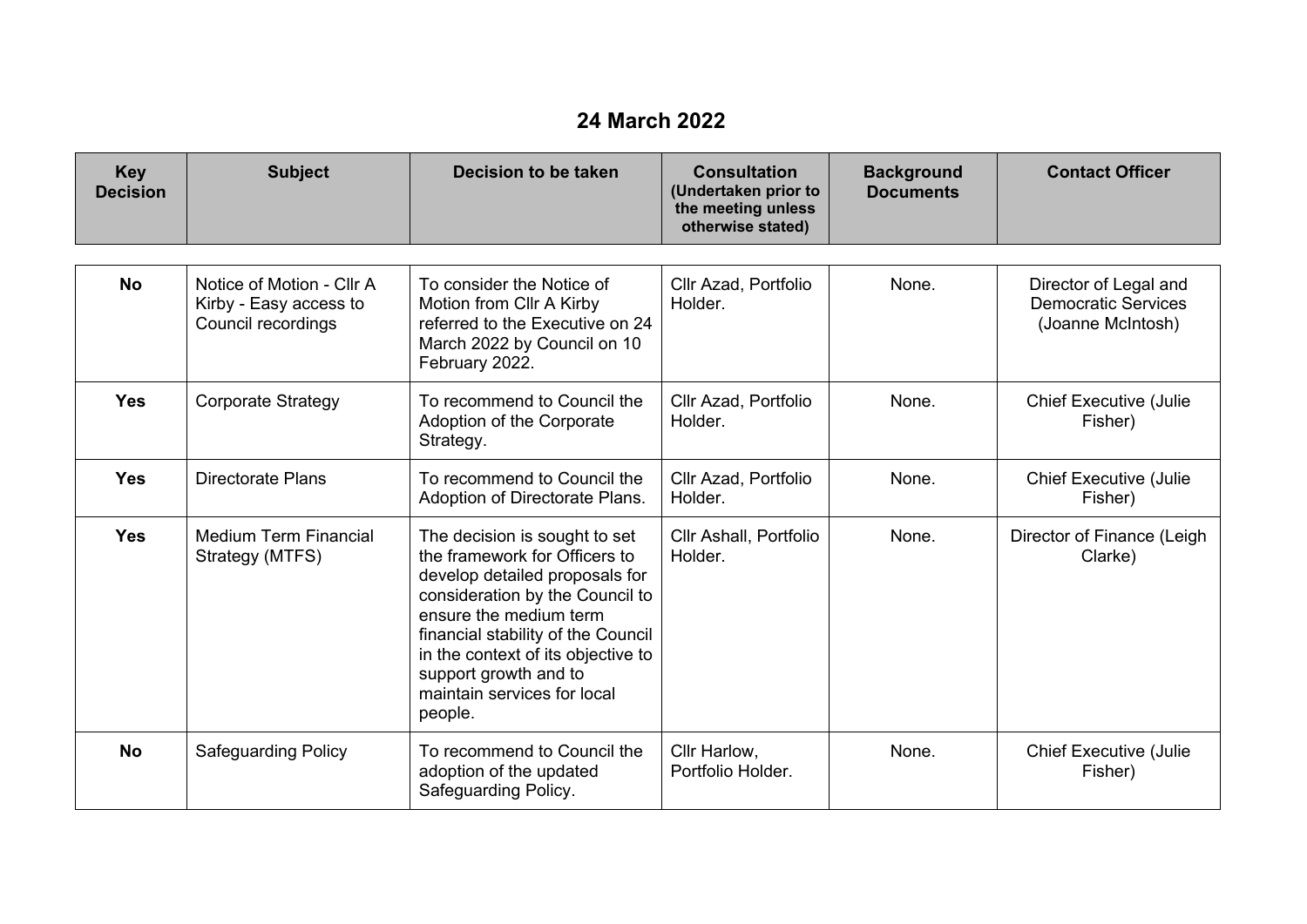| <b>Yes</b> | <b>Animal Welfare Policy</b>                                                        | To recommend to Council the<br>adoption of the Council's<br>Animal Welfare Policy,<br>following public consultation<br>and stakeholder engagement. | Cllr Azad, Leader<br>of the Council and<br>Portfolio Holder,<br>public consultation<br>and stakeholder<br>engagement. | None. | Director of Neighbourhood<br>Services (Geoff McManus)                    |
|------------|-------------------------------------------------------------------------------------|----------------------------------------------------------------------------------------------------------------------------------------------------|-----------------------------------------------------------------------------------------------------------------------|-------|--------------------------------------------------------------------------|
| <b>No</b>  | <b>Town Centre and Victoria</b><br>Square Update                                    | To receive an update on the<br><b>Town Centre and Victoria</b><br>Square.                                                                          | Cllr Azad, Leader<br>of the Council.                                                                                  | None. | <b>Chief Executive (Julie</b><br>Fisher)                                 |
| <b>No</b>  | Report of the GolDev Loan<br><b>Agreement Task Group</b>                            | To receive the report of the<br>GolDev Loan Agreement Task<br>Group.                                                                               | Cllr Azad, Leader<br>of the Council.<br>GolDev Loan<br><b>Agreement Task</b><br>Group.                                | None. | Director of Legal and<br><b>Democratic Services</b><br>(Joanne McIntosh) |
| <b>No</b>  | Write off of Irrecoverable<br>Debt                                                  | To write off debts over<br>£10,000.                                                                                                                | Cllr Ashall, Portfolio<br>Holder.                                                                                     | None. | <b>Chief Finance Officer</b><br>(Leigh Clarke)                           |
| <b>No</b>  | Regulation of Investigatory<br>Powers Act 2000 - Annual<br><b>Monitoring Report</b> | To receive details of RIPA<br>authorisations during 2021<br>calendar year.                                                                         | Cllr Azad, Portfolio<br>Holder.                                                                                       | None. | Director of Legal and<br><b>Democratic Services</b><br>(Joanne McIntosh) |
| <b>No</b>  | Performance and Financial<br>Monitoring Information                                 | To consider the Performance<br>and Financial Monitoring<br>Information contained in the<br>Green Book.                                             | Cllr Azad, Portfolio<br>Holder.                                                                                       | None. | <b>Chief Finance Officer</b><br>(Leigh Clarke)                           |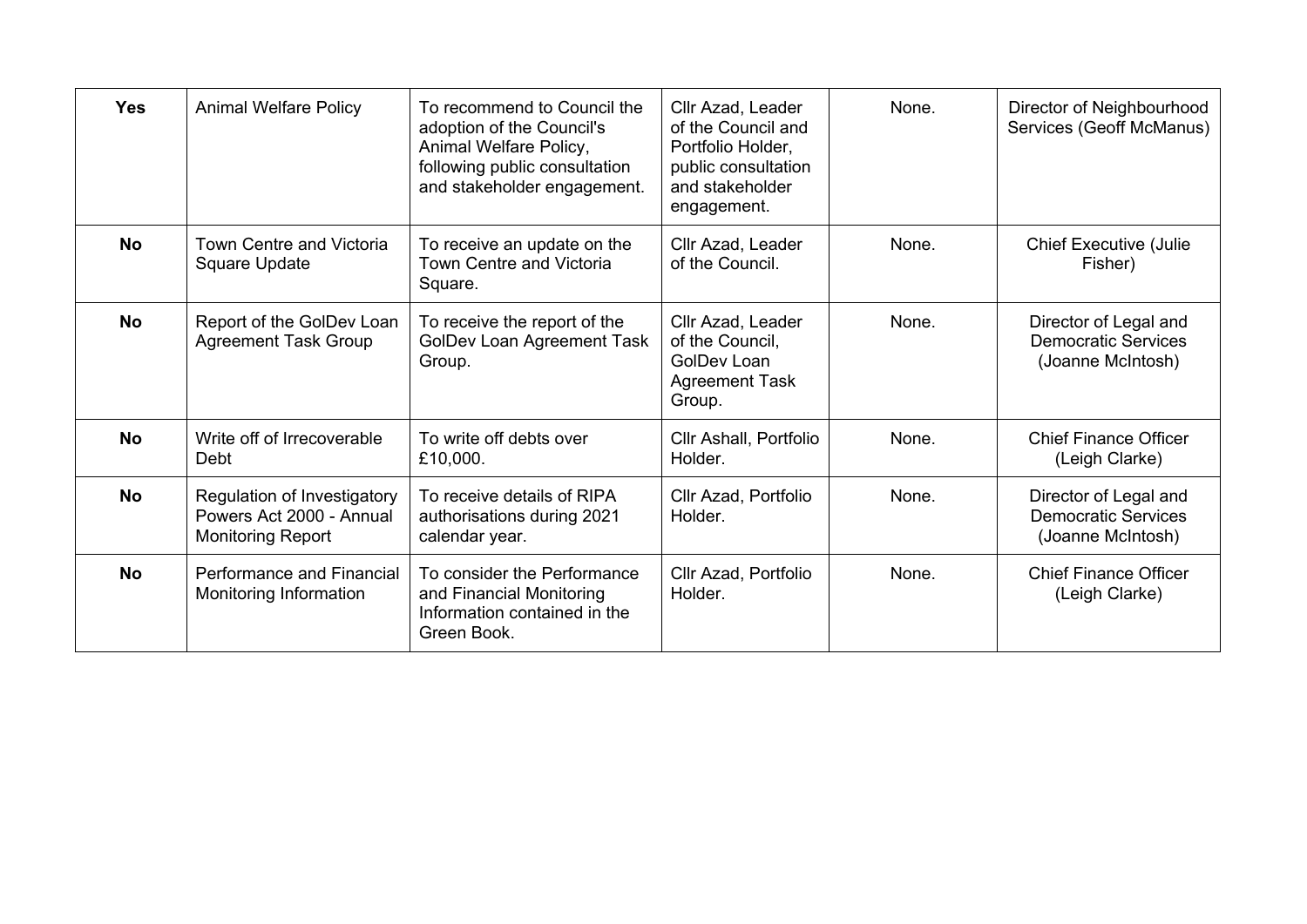| <b>Yes</b> | <b>Property Management</b> | To consider a report on<br>Property Management.                                                                                                                                                                                                                                                                                                                                                | Cllr Azad, Portfolio<br>Holder. | None. | Director of Planning<br>(Giorgio Framalicco) |
|------------|----------------------------|------------------------------------------------------------------------------------------------------------------------------------------------------------------------------------------------------------------------------------------------------------------------------------------------------------------------------------------------------------------------------------------------|---------------------------------|-------|----------------------------------------------|
|            |                            | (The press and public will be<br>excluded from the meeting<br>during consideration of this<br>item in view of the nature of<br>the proceedings that, if<br>members of the press and<br>public were present during this<br>item, there would be<br>disclosure to them of exempt<br>information as defined in<br>paragraph 3 of Part 1 of<br>Schedule 12A, to the Local<br>Government Act 1972.) |                                 |       |                                              |